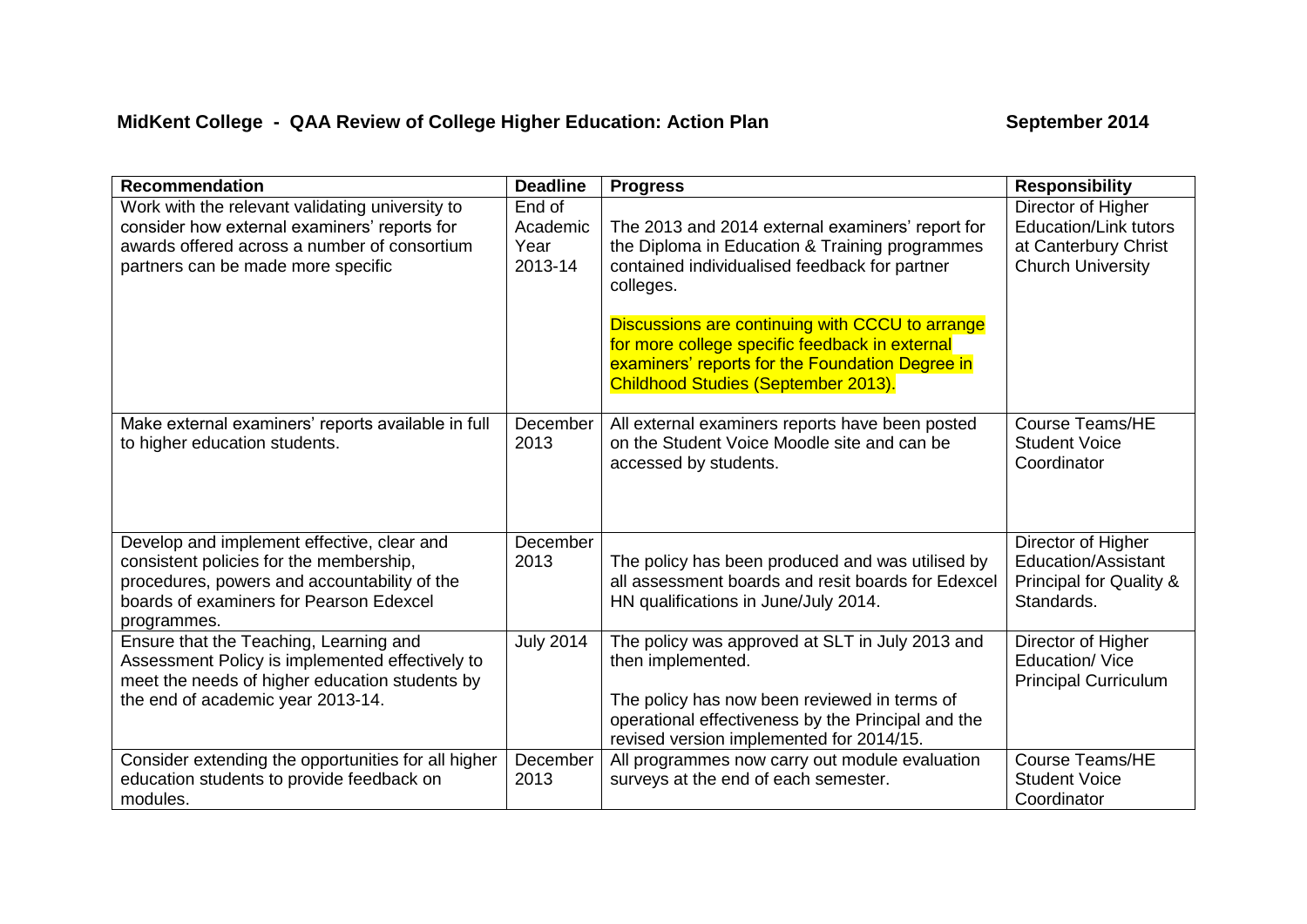| Formalise systems for the election, training and<br>ongoing support of higher education student<br>representatives to ensure that they are informed<br>of their responsibilities and can more effectively<br>represent their peers. | December<br>2013                                                                                                                                                                                                                                                                                                                                             | Student rep information leaflets distributed at<br>induction (September 2013)<br>Student rep elections held (September/October<br>2013)<br>The Student Union have produced a handbook for<br>student representatives containing guidance on the<br>role and will provide drop-in workshops throughout<br>the year. (October 2013) | <b>Student Union</b><br>President/HE Student<br>Voice Coordinator                      |
|-------------------------------------------------------------------------------------------------------------------------------------------------------------------------------------------------------------------------------------|--------------------------------------------------------------------------------------------------------------------------------------------------------------------------------------------------------------------------------------------------------------------------------------------------------------------------------------------------------------|-----------------------------------------------------------------------------------------------------------------------------------------------------------------------------------------------------------------------------------------------------------------------------------------------------------------------------------|----------------------------------------------------------------------------------------|
| Promote the availability of the Job Shop service<br>to all higher education students.                                                                                                                                               | December<br>2013                                                                                                                                                                                                                                                                                                                                             | A new employability system is now in operation. All<br>HE students have an employability induction and<br>are required to register with the CV Minder<br>Employability site. Work-placements are co-<br>ordinated through CV Minder and students are<br>able to directly access JobShop vacancies.                                | HE Employability &<br><b>Support Officer/HE</b><br><b>Student Voice</b><br>Coordinator |
| Ensure that all higher education course                                                                                                                                                                                             | December                                                                                                                                                                                                                                                                                                                                                     | All handbooks were surveyed in 2013-14 and                                                                                                                                                                                                                                                                                        | Director Higher                                                                        |
| handbooks provide students with consistent                                                                                                                                                                                          | 2013                                                                                                                                                                                                                                                                                                                                                         | updated where required. All handbooks will now be                                                                                                                                                                                                                                                                                 | Education/HE                                                                           |
| information about their programmes.                                                                                                                                                                                                 |                                                                                                                                                                                                                                                                                                                                                              | checked annually be the HE Admissions Officer.                                                                                                                                                                                                                                                                                    | <b>Admissions Officer</b>                                                              |
| <b>Affirmation</b>                                                                                                                                                                                                                  | <b>Progress</b>                                                                                                                                                                                                                                                                                                                                              |                                                                                                                                                                                                                                                                                                                                   | <b>Responsibility</b>                                                                  |
| The College's approach to monitoring students'<br>satisfaction with feedback on assessed work, and<br>to identifying and remedying any areas of<br>deficiency.                                                                      | The College will continue to monitor student satisfaction<br>through the work of the Student Voice co-ordinator via online<br>surveys and focus groups with student reps.<br>The quality of feedback and student satisfaction with it will be<br>monitored through Quality Progress Audits carried out by the<br>Quality team on a faculty by faculty basis. |                                                                                                                                                                                                                                                                                                                                   | <b>HE Student Voice</b><br>Coordinator/Quality<br>Manager.                             |
| The strategic approach to resource allocation,<br>which recognises a need to develop resources at<br>the Maidstone campus.                                                                                                          |                                                                                                                                                                                                                                                                                                                                                              | All provision has now been decanted into the main Maidstone<br>Campus whilst the refurbishment of the Higher Level Skills<br>Centre is completed. HE students have dedicated resources<br>and access to online journals significantly improved.                                                                                   | Director of Higher<br><b>Education/Director of</b><br>Finance                          |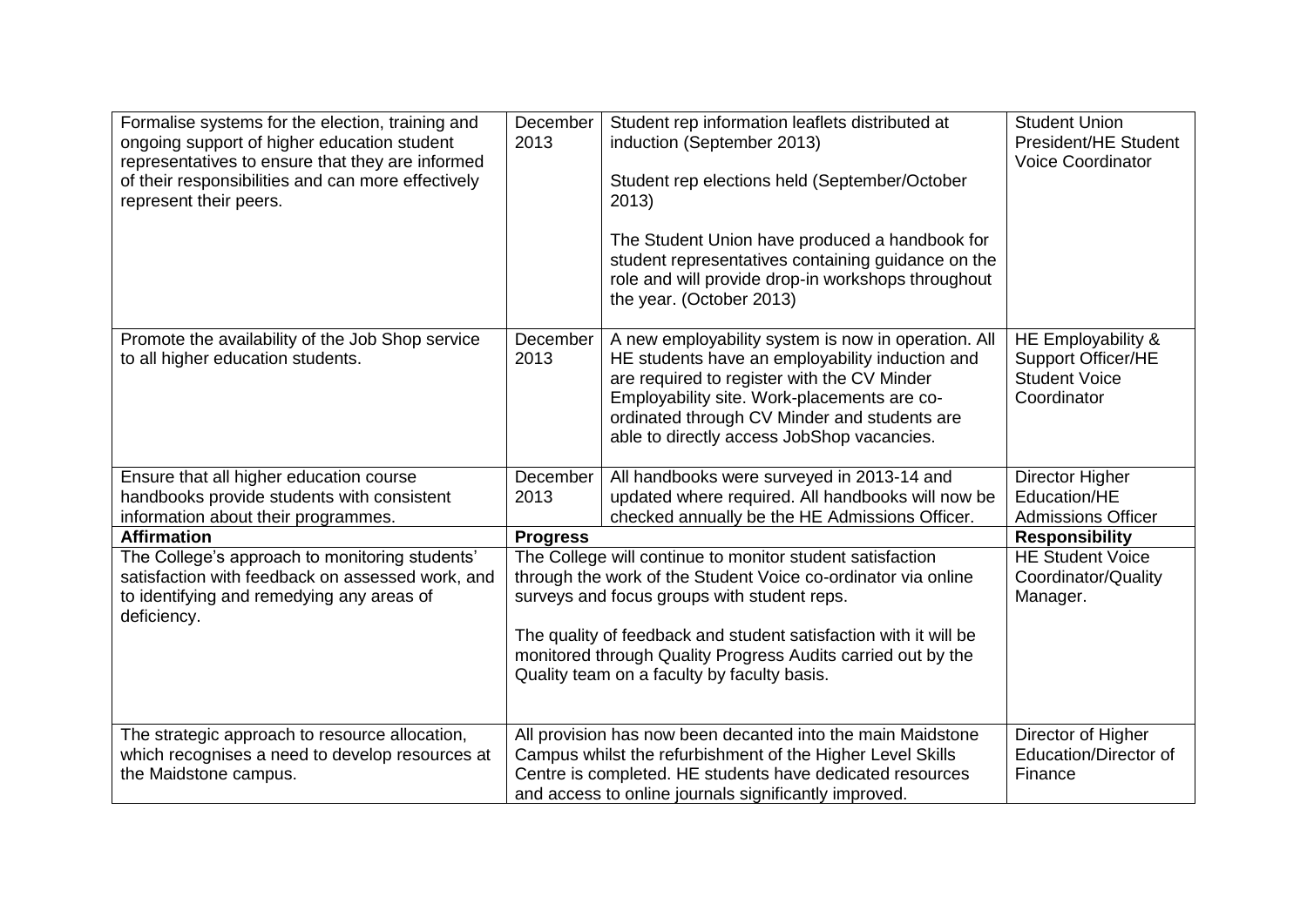| The Higher Level Skills centre will re-open in September 2015.                                                                                                                                                                                                         |                                                                           |  |
|------------------------------------------------------------------------------------------------------------------------------------------------------------------------------------------------------------------------------------------------------------------------|---------------------------------------------------------------------------|--|
| Student voice activity will be extended to incorporate Equality &<br>Diversity themes through surveys and group sessions.                                                                                                                                              | Director of Higher<br><b>Education/HE Student</b><br>Voice                |  |
| Individual feedback sessions will be streamlined through<br>engagement with course reps.                                                                                                                                                                               | Coordinator/Student<br>Union President.                                   |  |
| A new HE rep and HE campus rep will be appointed on an<br>annual basis.                                                                                                                                                                                                |                                                                           |  |
| A new termly paper will be produced to inform students about<br>the building and refurbishment works on the campus.                                                                                                                                                    |                                                                           |  |
| (These actions are continuing during 2014-15)                                                                                                                                                                                                                          |                                                                           |  |
| The Higher Education Employability & Support Officer has now<br>been appointed. An application and assessment process for<br>work placements is being piloted with Business and IT students<br>in 2013-14. This will be rolled out to all HE programmes in<br>2014-15. | Director of Higher<br>Education/HE<br>Employability &<br>Support Officer. |  |
| The Jobshop service is now available to all HE students<br>through the bespoke CV Minder site.                                                                                                                                                                         |                                                                           |  |
| The College completed the first DLHE survey in January 2014<br>for a small number of HNC conversion students. This data has<br>been incorporated in the HE Self-Assessment report.                                                                                     | Director of Higher<br><b>Education/HE Data</b><br>Officer                 |  |
| The first full DLHE survey will be undertaken from January<br>2015.                                                                                                                                                                                                    |                                                                           |  |
|                                                                                                                                                                                                                                                                        |                                                                           |  |